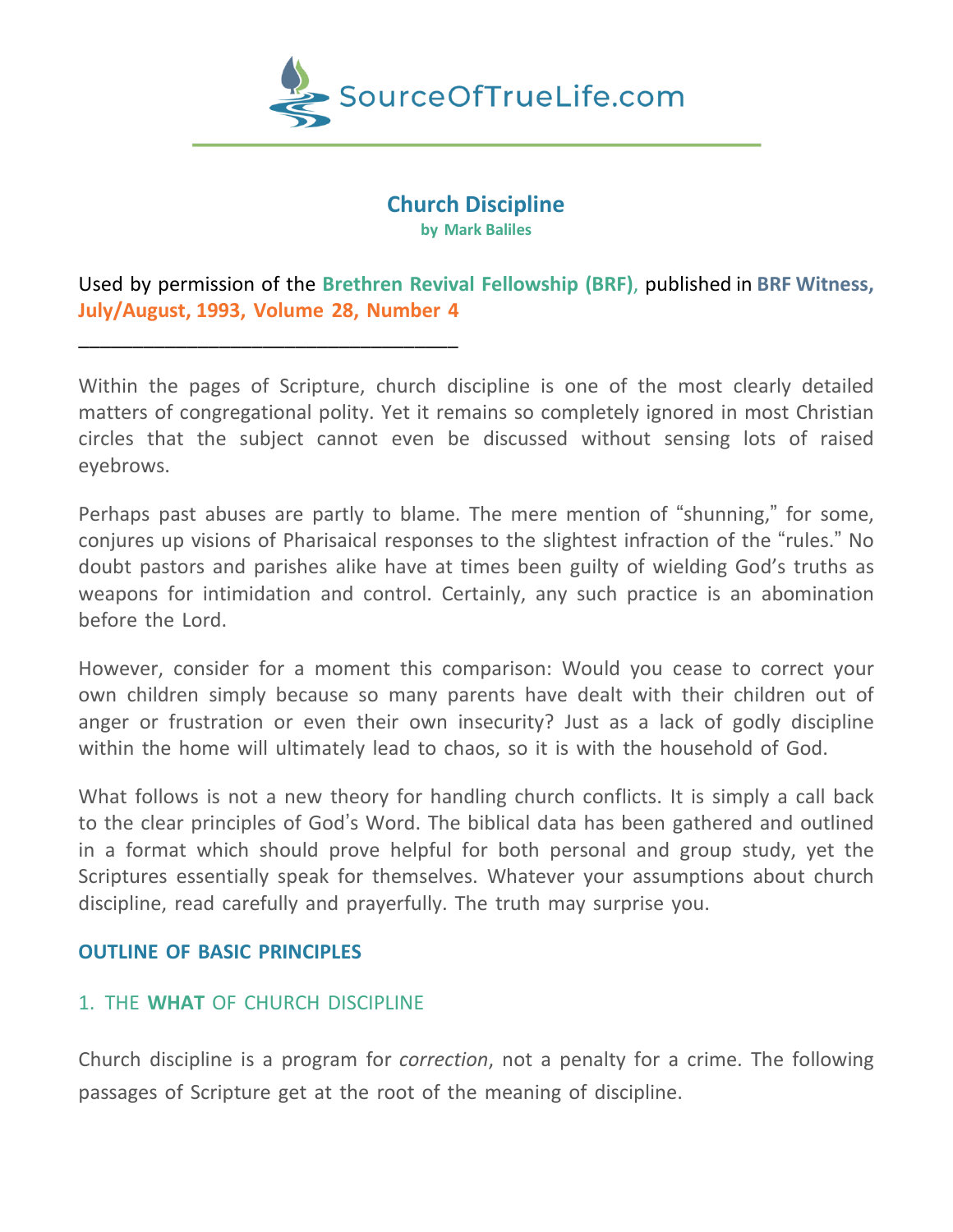a. In the following passage, the Hebrew word translated "discipline" means "to chasten; to instruct." It is a correction which results in education.

**Deuteronomy 8:5,** "Know then in your heart that as a man **disciplines** his son, so the LORD your God **disciplines** you."

b. In the following two references, the Greek word translated "discipline" means "to educate, to instruct, to correct by discipline; to develop (as from childhood to adulthood)." The usage ranges from teaching to scourging.

**Hebrews 12:10,** "Our fathers **disciplined** us for a little while as they thought best; but God **disciplines** us for our good, that we may share in his holiness."

**Revelation 3:19,** "Those whom I love I rebuke and **discipline.** So be earnest and repent."

c. In the two references below, another Greek word means "to admonish; to warn, to instruct; to put into the mind." It appeals to the will and the emotions.

**1 Thessalonians 5:12, 14,** "Now we ask you, brothers, to respect those who work hard among you, who are over you in the Lord and who **admonish** you … And we urge you, brothers, **warn** those who are idle…" (Note: The same Greek word appears twice in this passage … once translated "admonish" and once translated "warn").

**2 Thessalonians 3:14-15,** "If anyone does not obey our instruction in this letter, take special note of him … warn him as a brother."

d. In the last two Bible references, the Greek word translated "rebuke" means also 'to bring to light, to expose, convict, or to set forth."

1 Timothy 5:20, "Those who sin are to be **rebuked** publicly, so that the others may take warning."

Titus 2:15, "These, then, are the things you should teach. Encourage and **rebuke** with all authority."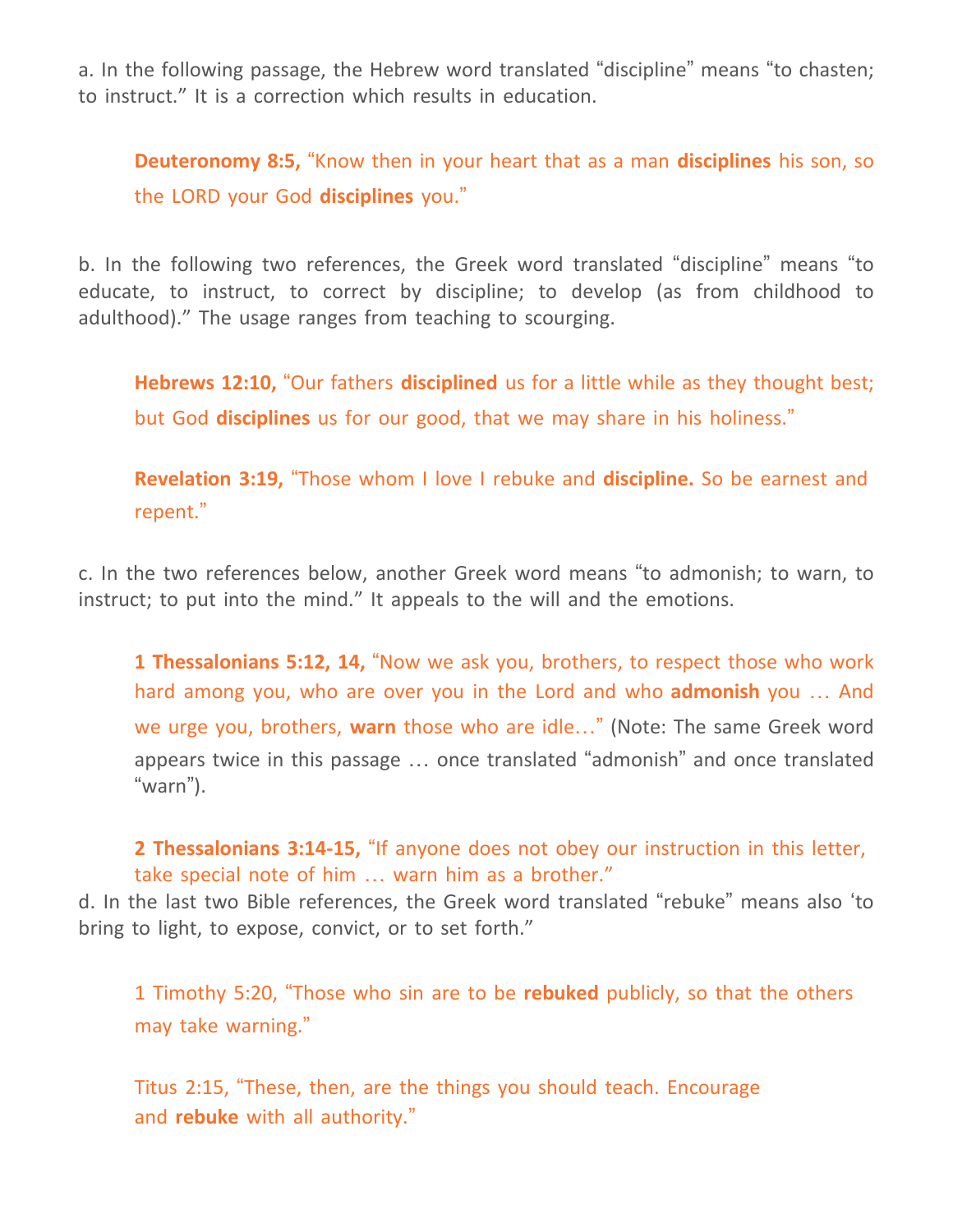### 2. THE **WHO** OF CHURCH DISCIPLINE

Throughout the Bible, discipline is consistently set forth as a family matter. The "family" may be parents with their children, a patriarchal tribe, a nation, a local community, or a community of believers. In any case, parents of one family do not have jurisdiction over children of another family. Thus, participation in church discipline is limited by the parameters of the .church" (whether defined locally, denominationally, or universally).

**a.** There are a number of Bible passages which teach that God disciplines His own children.

**Deuteronomy 8:5,** "As a man disciplines his son, so … God disciplines you."

**Proverbs 3:11-12,** "The Lord disciplines those he loves."

See also **Hebrews 12:5-8.**

**b.** Another set of Bible passages teach that the Body of Christ is to exercise discipline. (Members of the Body are to discipline fellow members.)

**Matthew 18:15,** "If a brother sins against you, go and show him his fault."

**1 Corinthians 5:11,** "You must not associate with anyone who calls himself a brother, but is sexually immoral, or greedy, an idolater or a slanderer, a drunkard or a swindler."

See also **2 Thessalonians 3:6, 15.**

# **3.** THE **WHY** OF CHURCH DISCIPLINE

Church discipline is to be practiced simply because the Scriptures teach it. However, a deeper reason may be found in recognizing the deserved glory which it brings to God. Rest assured that whatever brings glory to God will ultimately be for our own good as well.

**a.** In relation to the church community, we glorify God by practicing discipline with the good of the church in mind.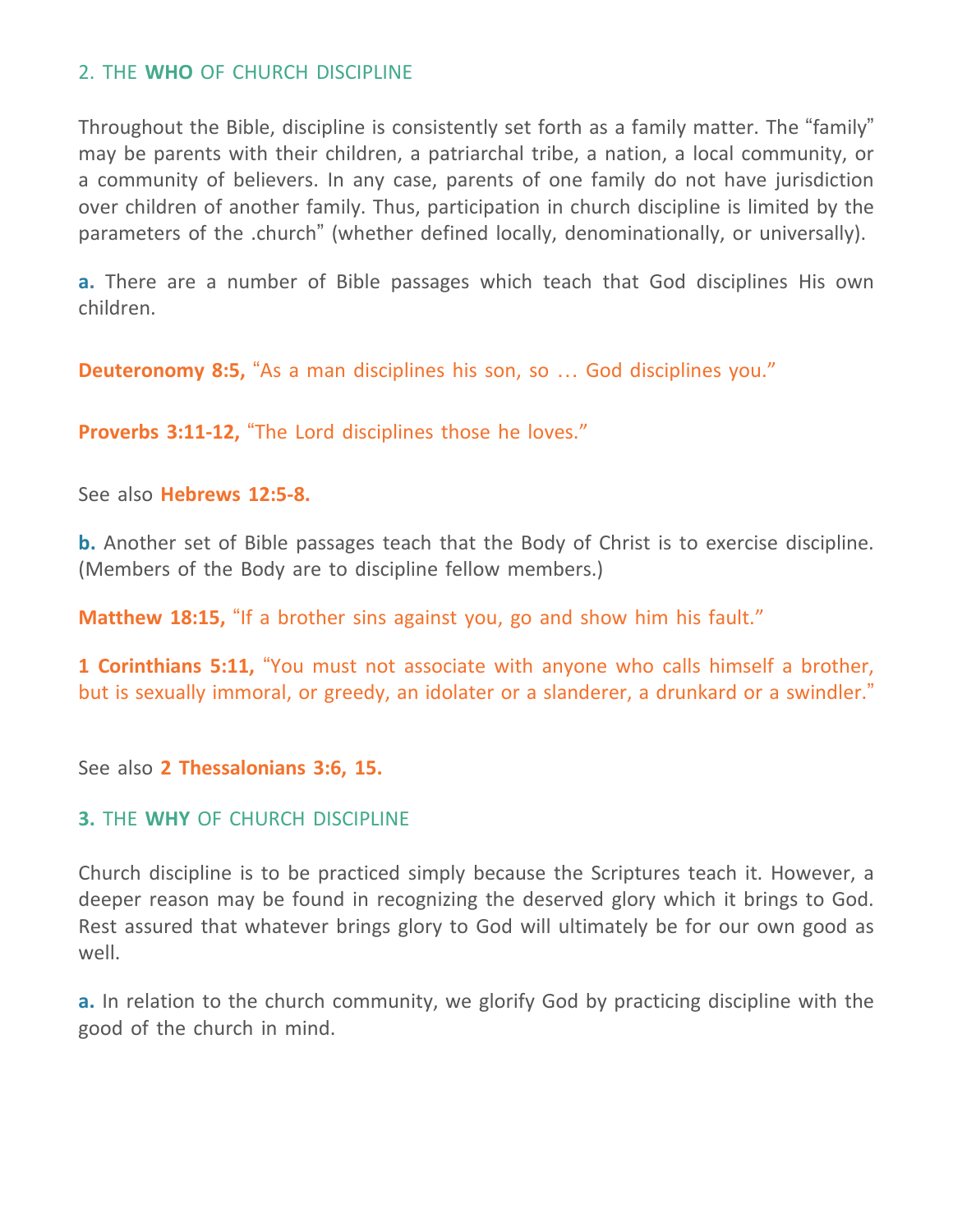*(1) We must seek church purity.*

**1 Corinthians 5:1-11,** "There is sexual immorality among you, and of a kind that does not occur even among pagans."

*(2) We must seek an unblemished testimony.*

**1 Corinthians 6:1-8,** "If any of you has a dispute with another, dare he take it before the ungodly for judgment instead of before the saints? … I say this to shame you … one brother goes to law against another and this in front of unbelievers!"

**b.** In relation to the individual, we glorify God by practicing discipline with that member's own good in mind.

*(1) We must seek the individual's repentance.*

2 Corinthians 7:8-9, "Your sorrow led you to repentance."

*(2) We must seek the individual's restoration.*

Galatians 6:1, "You who are spiritual should restore him gently."

# **4.** THE **HOW** OF CHURCH DISCIPLINE

God disciplines His children through the admonitions and warnings of the Bible and through the circumstances of life. Within the church, a man disciplines his brother through admonition and warning (based on the admonitions of God's Word), and through the withholding of close fellowship. This addresses the *method of* our discipline.

The following principles speak to the *manner* of our discipline.

*a. Discipline with compassion.*

**Hebrews 12:6,** "The Lord disciplines those he **loves."**

*b. Discipline with confidence.*

**Titus 3:10-11,** "Warn a divisive person once, and then warn him a second time. After that, have nothing to do with him. You may **be sure** that such a man is warped and sinful; he is self-condemned."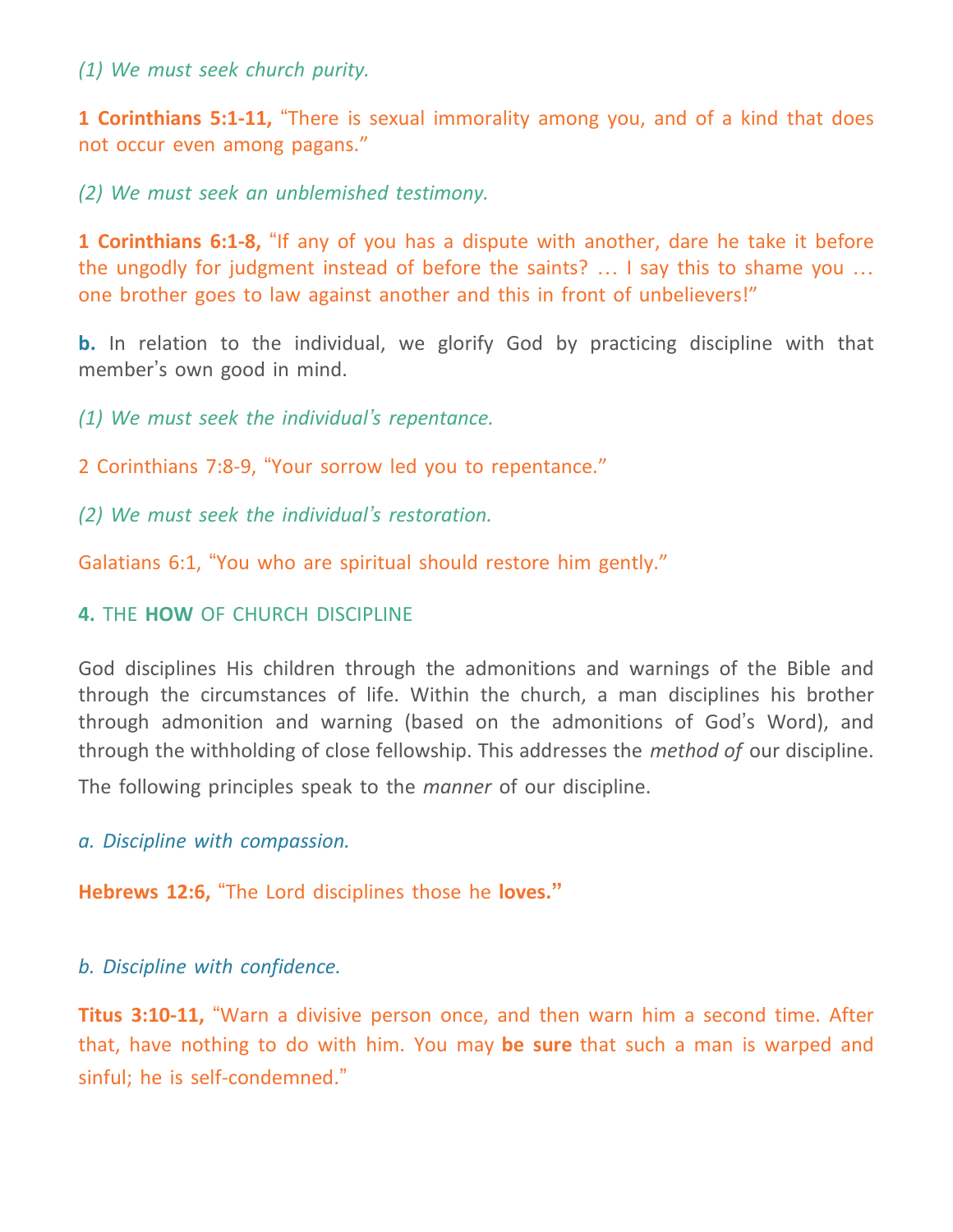#### *c. Discipline with clarity.*

**Matthew 18:15-16,** "If your brother sins against you, go and show him his fault, just between the two of you … but if he will not listen, take one or two others along, so that **'every matter** may be **established** by the testimony of two or three witnesses.'"

*d. Discipline with concern.*

**Matthew 18:15,** "If he listens to you, you have won your brother over."

*e. Discipline with conviction.*

**1 Corinthians 5:11,** "You must not associate with anyone who calls himself a brother, but is sexually immoral or greedy, an idolater or a slanderer, a drunkard or a swindler. With such a man **do not even eat."**

*f. Discipline with consistency.*

**2 Thessalonians 3:6,** "We command you, brothers, to keep away from **every** brother who is idle and does not live according to the teaching you received from us."

**2 Thessalonians 3:14,** "if **anyone** does not obey our instruction in this letter, take special note of him."

*g. Discipline with gentle correction.*

**Galatians 6:1,** "Brothers, if someone is caught in sin … **restore** him gently."

*h. Discipline with caution.*

**Galatians 6:1,** "You who are spiritual should restore him gently. But **watch yourself,** or you also may be tempted."

**5.** THE **WHEN** OF CHURCH DISCIPLINE

a. The first step is **admonition** – when the sin becomes known.

b. The second step is **disassociation –** after two warnings.

A question may be asked as to whether or not there are degrees or levels of discipline based on the nature of the offense. From a study of relevant Scripture texts, the answer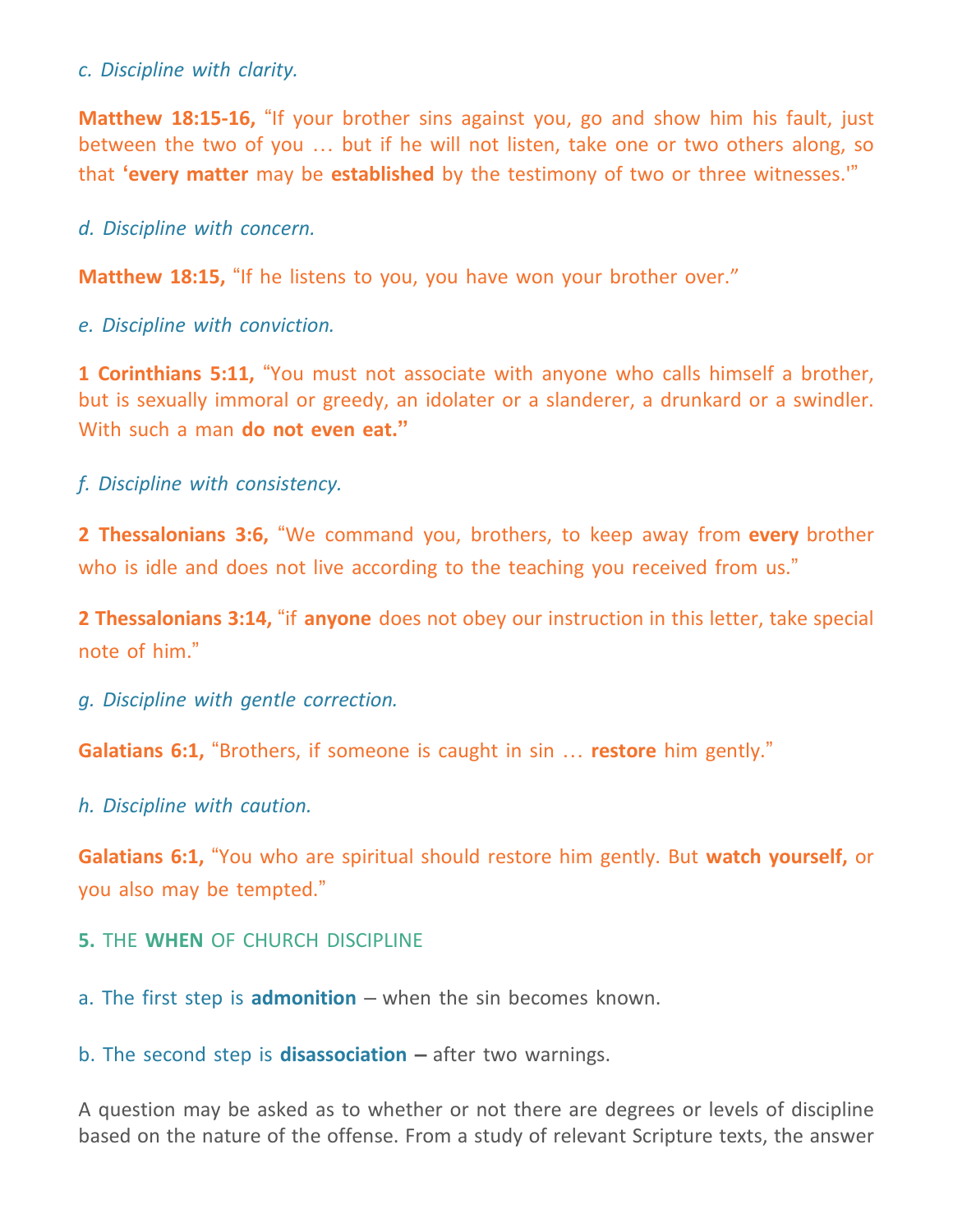would seem to be "No." A basic premise of biblical church discipline is that the purpose of all discipline is to effect repentance and restoration, not to exact payment or punishment for the sin. Specific consequences of specific sins is a separate matter. In essence, the first step of disciplinary action (admonition) is an appropriate response to any public sin. The second step (disassociation) is not punishment for certain "big" sins, but rather, it is the necessary response of the church to any persistently unrepentant brother or sister. Discipline must never be seen as an "end" (penalty) in response to sin.

Rather, it is a "means" used in the hope of bringing about the desired end (repentance and restoration). The nature of the offense may indeed vary, but refusal to repent places all offenses on the same level.

A second question is in regard to which specific matters require public excommunication from the church. This has actually been answered above. Only one specific matter requires public excommunication-an unrepentant response to repeated admonishing from the church. Matters subject to admonition are many. For example, they include idleness, divisiveness, immorality, slander, heresy, etc.)–and there is good reason to believe that the biblical record is not intended to be exhaustive in this regard **(1 Timothy 5:20).** Again, public excommunication (disassociation) is not a penalty for the most serious sins. Rather, it is a compassionate response to an unrepentant brother or sister.

# **THE STEPS OF CHURCH DISCIPLINE**

#### **STEP 1 – ADMONITION**

# *The Initial Confrontation*

What? This is a private confrontation and admonition of a brother or sister concerning a public sin, or a private pattern of sin which becomes known.

Who? Admonishing a member may be the responsibility of all believers, but especially of the spiritually mature.

a. If the sin is a personal offense, then the one who has been sinned against, has the responsibility of first going directly to the offending person.

b. If the sin is not a personal offense, Scripture seems to place the responsibility upon those who are spiritually mature, though not necessarily restricted to official church leaders.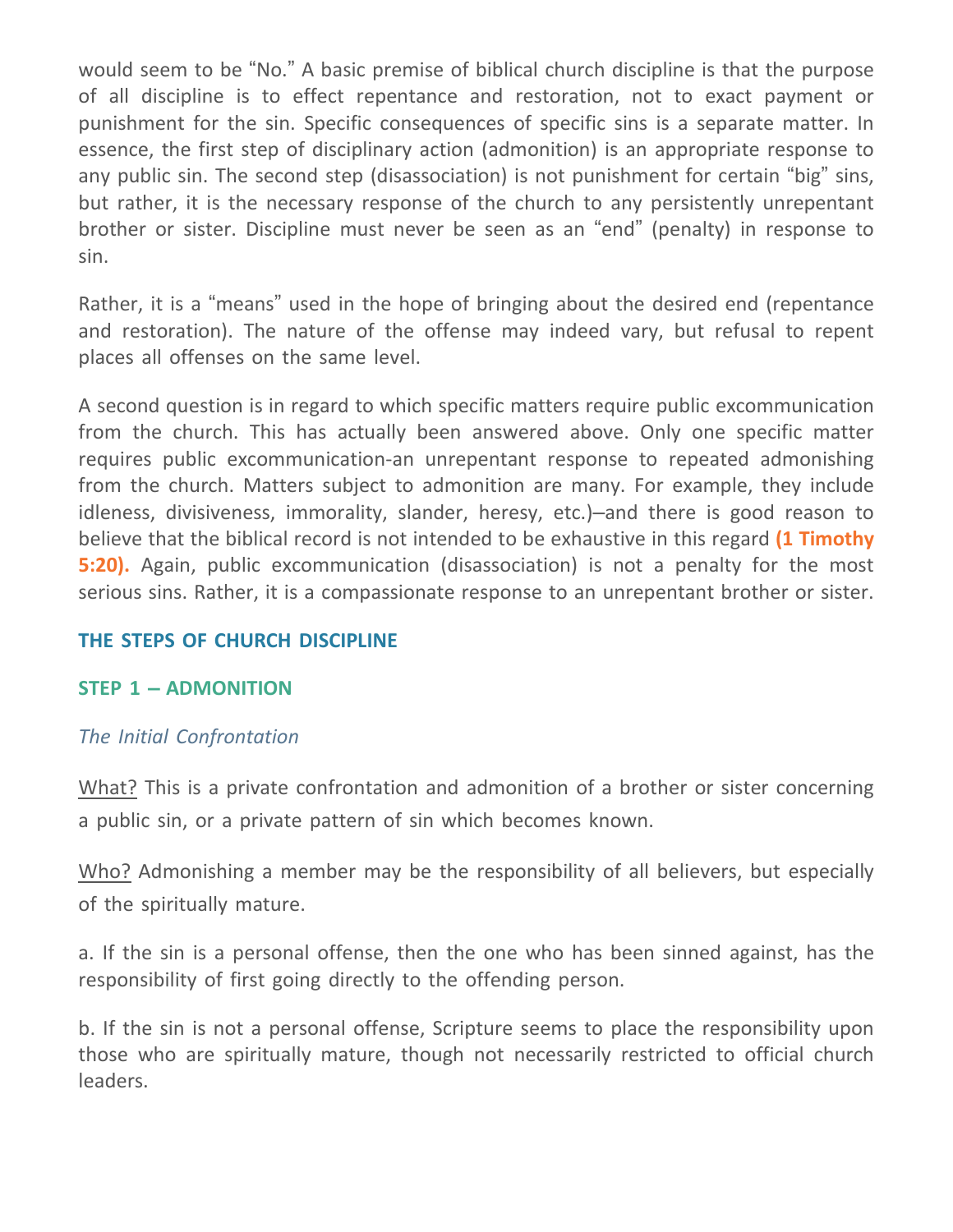Why? If there is a question concerning the, actual guilt of the "accused," a primary purpose of the first confrontation is to verify the sin. An appropriate approach might be, "John, I always want to think only the very best about you, but I have been given reason to believe that you may have been involved in The same of the set of this true?"

Once the sin has been verified, the guiding purpose of the admonition must be to encourage the sinning brother or sister toward repentance and restoration.

How? Admonition must never be done in a compromising manner. Firmness is necessary, but it must be rooted in compassion and accompanied by gentleness and meekness.

When? As soon as the sin becomes known. If gossip is spreading, it must not go any further. One must go straight to the source.

### *The Second Confrontation*

What? This is a second admonition, given out of concern for both the matter of the sin and the lack of proper response to the first admonition.

Who? The indication of Scripture is that the believer who made the initial confrontation is to approach the sinning member a second time, accompanied by one or two other persons. These individuals should be spiritually mature and should most likely have some authority to represent the church.

Why? The goal of the second confrontation continues to be the repentance and restoration of the sinning member. Others are brought into the process in order to establish every matter by the testimony of two or three witnesses **(Matthew 18:16),** and to include the church, while at the same time retaining a measure of privacy.

How? The second confrontation is to be made with the same attitudes that marked the first confrontation.

When? The second approach is to be made when it becomes clear that the member has refused to repent of his sin in response to the first admonition.

#### **STEP 2 – DISASSOCIATION**

What? The terms used in the New Testament suggest a breaking off of all intimate fellowship on both a personal and an ecclesiastical level. Yet, several passages imply